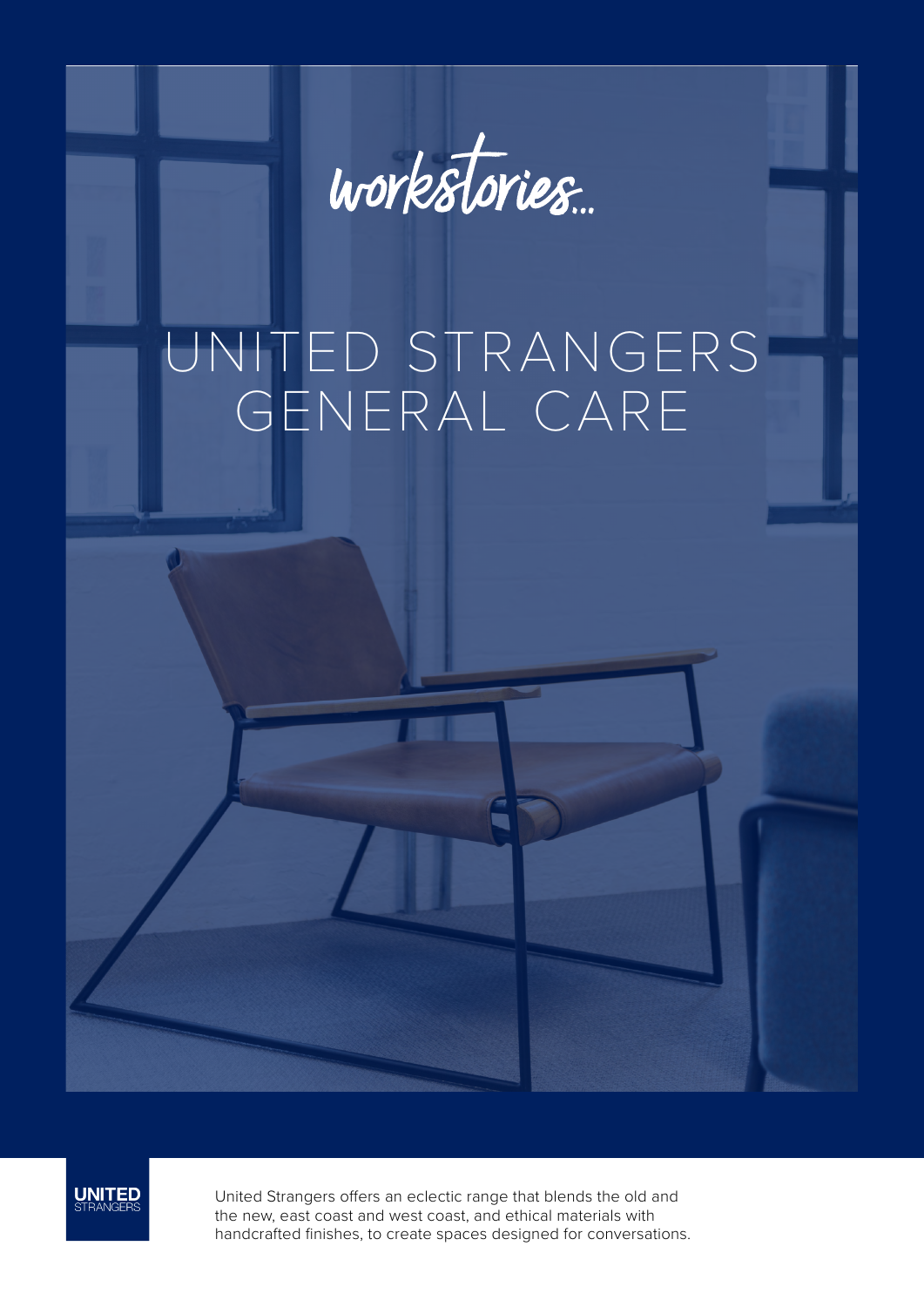

Handmade by Strangers, talented and unique in their own right, our hand finished products are distinctive with slight variations in every batch, making your item special – just for you. Here are some tips to keep your product ageing gracefully.

### **CLEANING & CARE**

LINITER

#### **–**

Wipe your product down regularly. Use a dry cotton cloth and make sure to get inside the crevices and keep dust off the surface. Feel free to even use a vacuum in the crevices.

When trying to clean a spill quickly use a dry cloth or sponge. If you must use a little water then be sure to wipe the area dry afterwards.

Please don't use soapy water or keep it drenched in water for too long. Do not use detergents or cleaning products.

Keep direct sun exposure to suitable levels. If you want your product to age and become more vintage then please let the product sizzle.

#### **LEATHER**

**–**

If you want that leather to stay primed then invest in some reputable leather conditioners, the kind that has the creamy consistency and buffs in well, check the conditioner labels for application and look to condition every 6 months.

Leather is a natural material and can occasionally dry out and small scratches can appear. Just like scratches on our skin these can heal themselves. Using a microfiber cloth give them a gentle buff until their appearances fade.

## **BRASS / LU-DA ALUMINIUM**

**–** Your item has been protected with a solid layer of polyurethane to help you protect the brass/aluminium, this is like insurance it covers you from the scratches on the surface getting in to the brass/aluminium underneath. This has been applied by industrial machines. If you find the item has lost its protective coating (this can happen due to its hand made appearance and also the location where the item rests) then please consult a furniture hardware store and ask for a polyurethane that can be applied by hand. If you like your product to age with distinction, then you will notice over time it gets a deeper and distinctive look.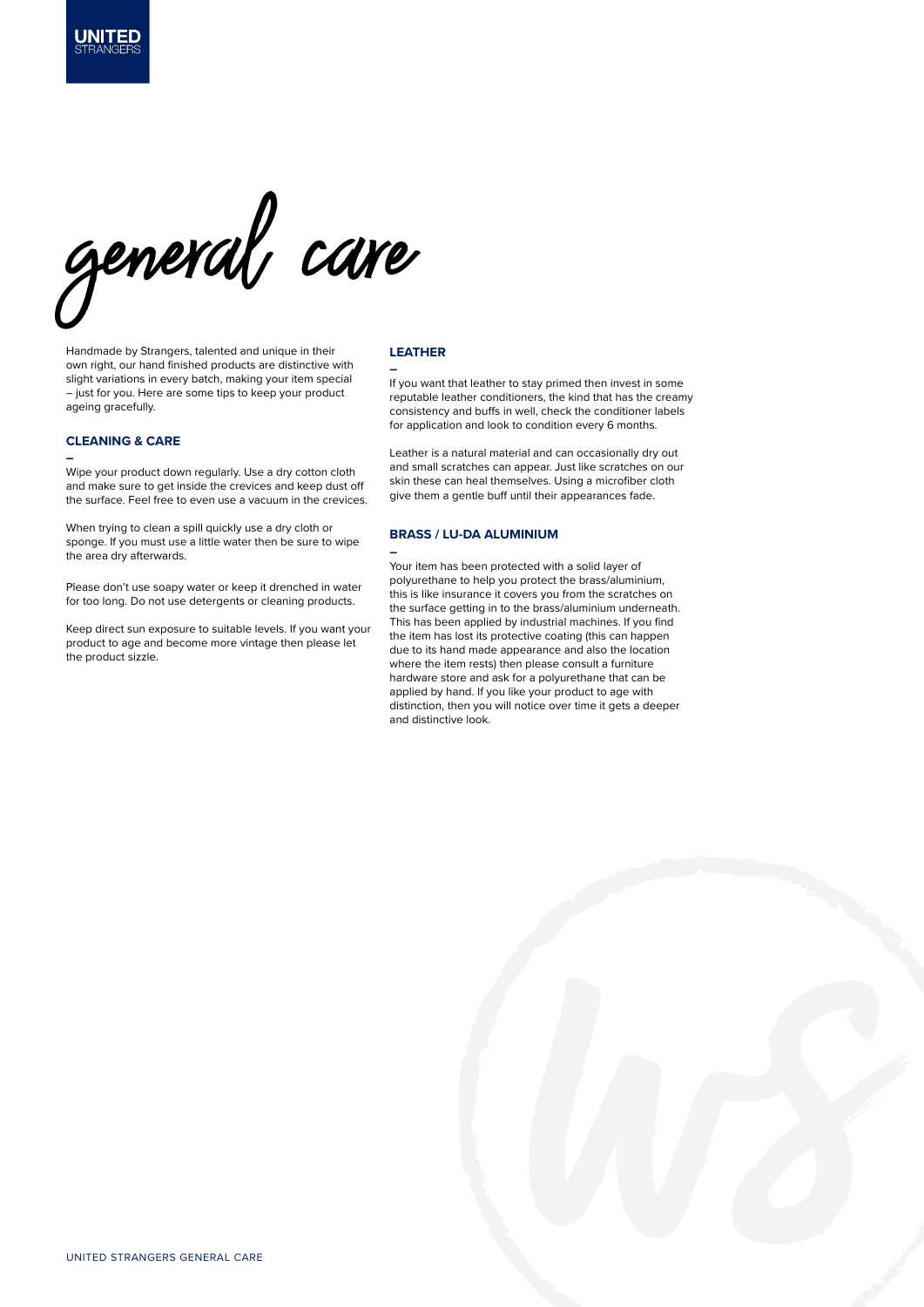

**UNITED** 

**Workstories Ltd offers a two year warranty on the United Strangers range, unless otherwise stated. This applies when the product has been used for the purpose intended, and in line with the product use guidelines.**

Wear and tear must be expected from normal use and are not covered by the warranty.

Workstories Ltd reserves the right to refuse replacement or repair if we feel that the product has been abused or has been accidentally damaged by another party.

Workstories Ltd also reserves the right to attempt to repair any damaged or faulty products before a decision is made to replace them. In this case, we shall not be liable for any loss occurred by the distributor or customer during this period.

Workstories Ltd will not be liable whatsoever for any consequential damage, loss or other expenses whether arising out of contact, negligence or otherwise.

Any alterations to our products in any manner will automatically nullify any guarantees offered by Workstories Ltd.

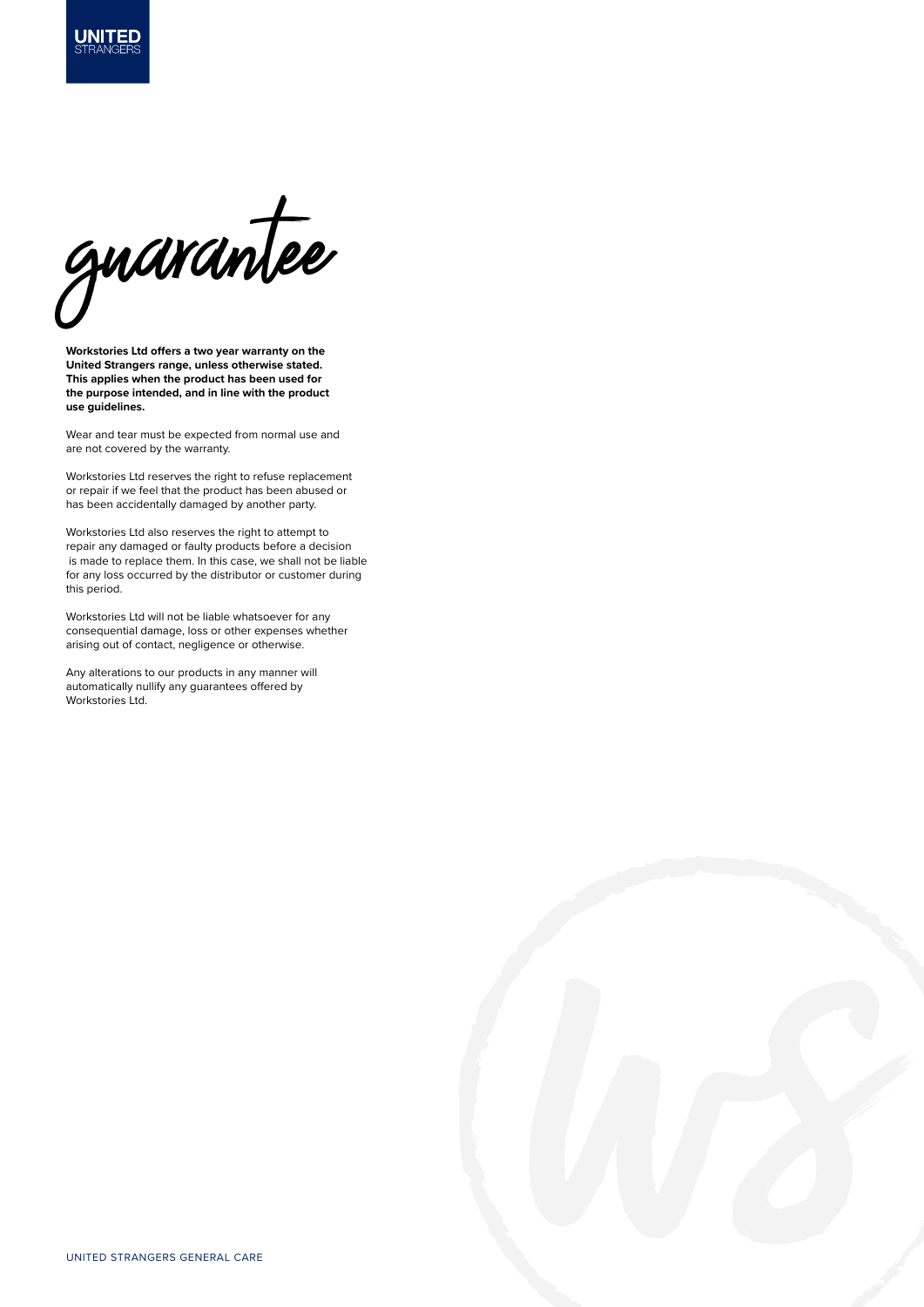

**Workstories is dedicated to being environmentally conscious. We strive to ensure the continued availability of natural resources for current and future generations, and as part of our mission, we recognise the responsibility to protect human health, the environment, and natural resources, and to continually strive to improve the environmental quality of our operations.** 

IINITER

To carry out this commitment, it is our policy to ensure all our factories:

Meet or exceed the requirements of all environmental laws and regulations applicable to our operations.

Limit our impact on the environment to the extent practicable and work to reduce recognised environmental risks to our employees and the communities in which we operate by employing safe technologies and operating procedures.

Continually assess our environmental programs and monitor our environmental performance.

Have operating policies and programs in place to implement our Environmental Quality Policy.

Albion range is fully manufactured in the UK in a newly constructed purpose built facility, which houses some of the most up to date, energy efficient fabrication equipment available. The factory subscribes to the principles of lean manufacturing, and as a consequence produces very low quantities of waste materials. Any waste materials that are produced are sent for recycling.

At United Strangers the care for sustainability and environment is strong. The team are committed to producing unique handcrafted pieces using recycled materials and run several ethical sourcing programs around the globe.

Bestuhl task chairs are 80% manufactured in a state of the art facility. All other materials are sourced locally from factories nearby. Once in the UK, stock is transported from the docks to our central London warehouse. This means that, in stark contrast to European manufacture, efficient production is underpinned with sustainable sourcing of materials.

With a similar principle applying to our m.a.d. furniture design and Sourcetec brands, Workstories guarantees limited carbon footprint for our products. Workstories is a full member of FIRA, and is in the process of achieving ISO9001 and ISO14001 certifications for 2019.